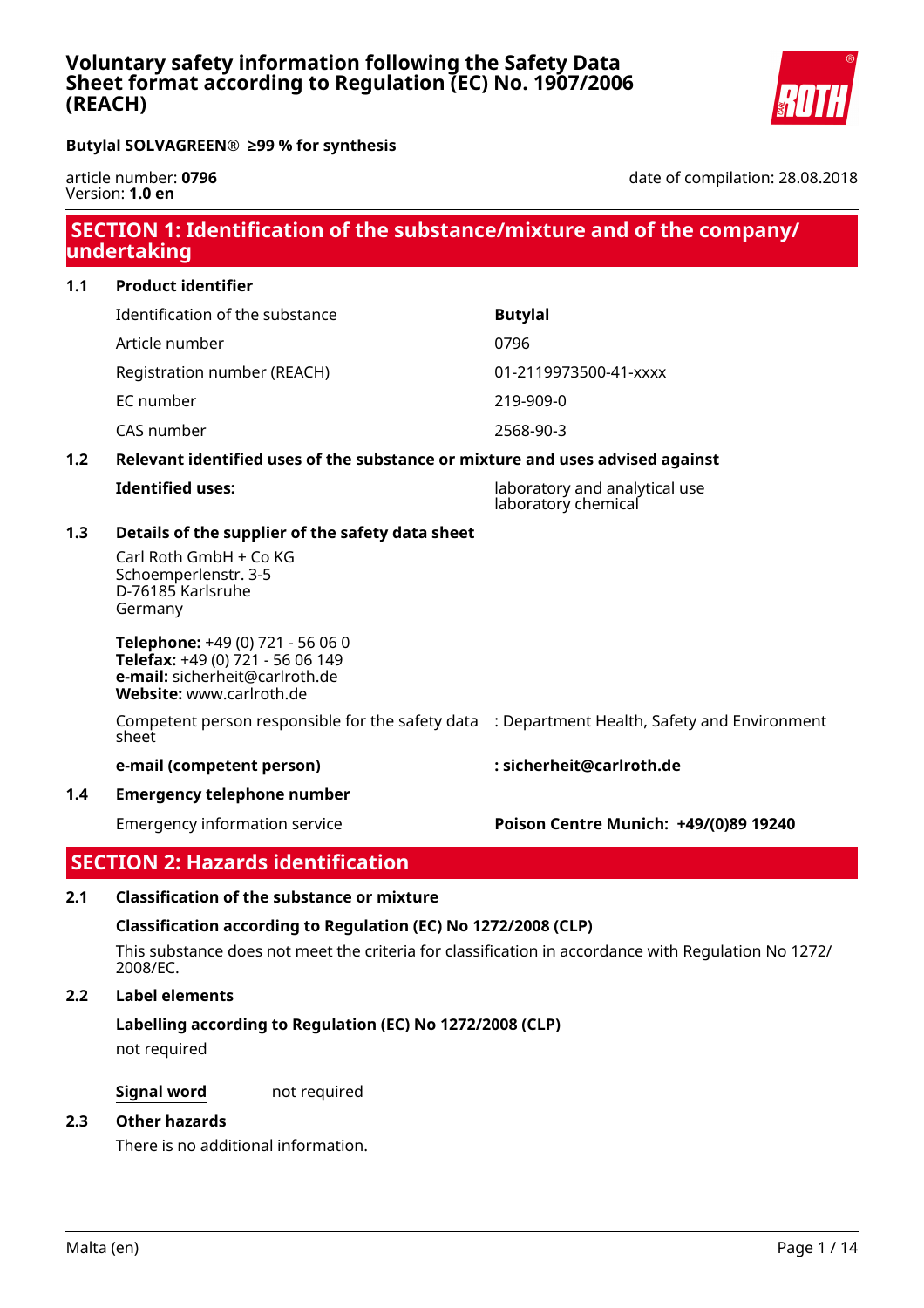

article number: **0796**

# **SECTION 3: Composition/information on ingredients**

| 3.1 | <b>Substances</b>           |                       |  |  |  |  |  |
|-----|-----------------------------|-----------------------|--|--|--|--|--|
|     | Name of substance           | <b>Butylal</b>        |  |  |  |  |  |
|     | Registration number (REACH) | 01-2119973500-41-xxxx |  |  |  |  |  |
|     | EC number                   | 219-909-0             |  |  |  |  |  |
|     | CAS number                  | 2568-90-3             |  |  |  |  |  |
|     | Molecular formula           | C9H20O2               |  |  |  |  |  |

### **Impurities and additives, classification acc. to EU regulation**

| Name of substance                              | <b>Identifier</b>                                                         | $Wt\%$      | <b>Classification acc. to</b><br>1272/2008/EC                                                                                   |
|------------------------------------------------|---------------------------------------------------------------------------|-------------|---------------------------------------------------------------------------------------------------------------------------------|
| butyl alcohol (except tert-butyl alco-<br>hol) | CAS No<br>$71 - 36 - 3$<br>EC No<br>200-751-6<br>Index No<br>603-004-00-6 | $\leq 0.25$ | Flam. Lig. 3 / H226<br>Acute Tox. 4 / H302<br>Skin Irrit, 2 / H315<br>Eye Dam. 1 / H318<br>STOT SE 3 / H335<br>STOT SE 3 / H336 |

# **SECTION 4: First aid measures**

#### **4.1 Description of first aid measures**



#### **General notes**

Take off contaminated clothing.

#### **Following inhalation**

Provide fresh air. In all cases of doubt, or when symptoms persist, seek medical advice.

#### **Following skin contact**

Rinse skin with water/shower. In all cases of doubt, or when symptoms persist, seek medical advice.

#### **Following eye contact**

Rinse cautiously with water for several minutes. In all cases of doubt, or when symptoms persist, seek medical advice.

### **Following ingestion**

Rinse mouth. Call a doctor if you feel unwell.

### **4.2 Most important symptoms and effects, both acute and delayed**

Symptoms and effects are not known to date

# **4.3 Indication of any immediate medical attention and special treatment needed** none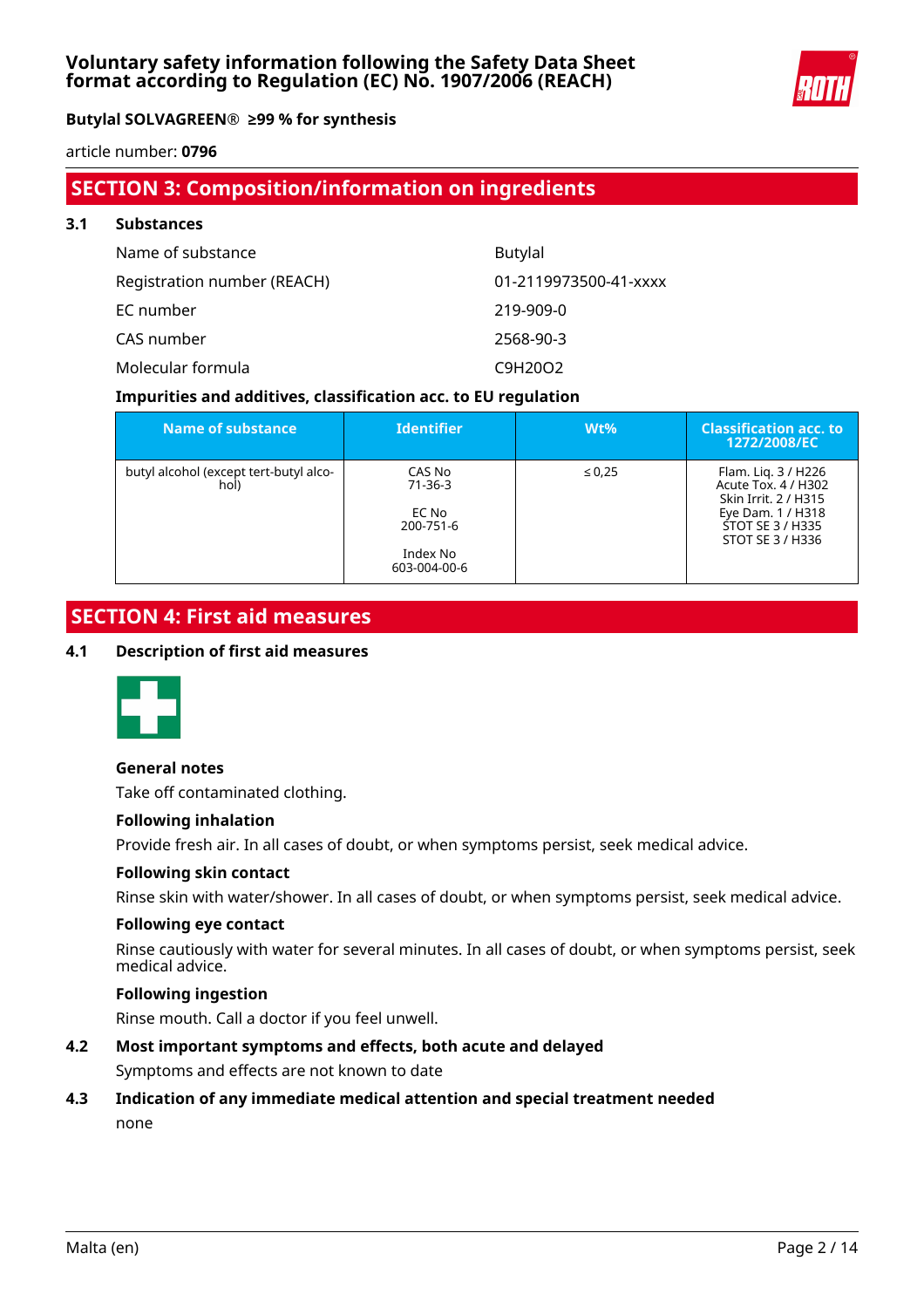

article number: **0796**

# **SECTION 5: Firefighting measures**

#### **5.1 Extinguishing media**



#### **Suitable extinguishing media**

Co-ordinate fire-fighting measures to the fire surroundings water spray, foam, dry extinguishing powder, carbon dioxide (CO2)

#### **Unsuitable extinguishing media**

water jet

**5.2 Special hazards arising from the substance or mixture**

Combustible.

#### **Hazardous combustion products**

In case of fire may be liberated: carbon monoxide (CO), carbon dioxide (CO2)

#### **5.3 Advice for firefighters**

Fight fire with normal precautions from a reasonable distance. Wear self-contained breathing apparatus.

# **SECTION 6: Accidental release measures**

**6.1 Personal precautions, protective equipment and emergency procedures**



#### **For non-emergency personnel**

No special measures are necessary.

**6.2 Environmental precautions**

Keep away from drains, surface and ground water.

#### **6.3 Methods and material for containment and cleaning up**

#### **Advices on how to contain a spill**

Covering of drains.

#### **Other information relating to spills and releases**

Place in appropriate containers for disposal. Ventilate affected area.

#### **6.4 Reference to other sections**

Hazardous combustion products: see section 5. Personal protective equipment: see section 8. Incompatible materials: see section 10. Disposal considerations: see section 13.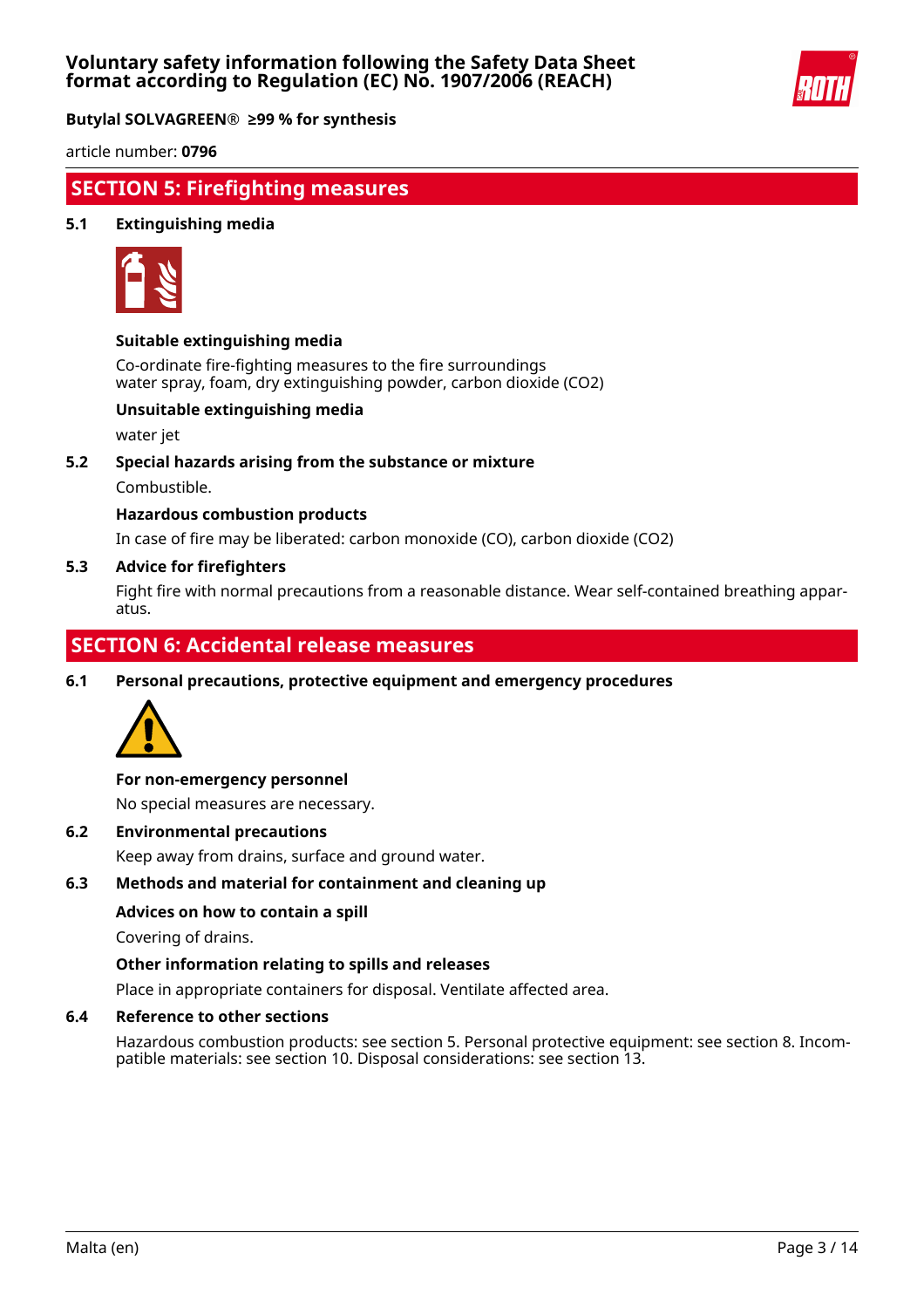

article number: **0796**

# **SECTION 7: Handling and storage**

# **7.1 Precautions for safe handling**

Provision of sufficient ventilation.

# **• Measures to prevent fire as well as aerosol and dust generation**



Keep away from sources of ignition - No smoking.

#### **Advice on general occupational hygiene**

Keep away from food, drink and animal feedingstuffs.

# **7.2 Conditions for safe storage, including any incompatibilities**

Keep container tightly closed.

**Incompatible substances or mixtures**

Observe hints for combined storage.

#### **Consideration of other advice**

#### **• Ventilation requirements**

Use local and general ventilation.

#### **• Specific designs for storage rooms or vessels**

Recommended storage temperature: 15 – 25 °C.

#### **7.3 Specific end use(s)**

No information available.

# **SECTION 8: Exposure controls/personal protection**

#### **8.1 Control parameters**

**National limit values**

#### **Occupational exposure limit values (Workplace Exposure Limits)**

Data are not available.

#### **Relevant DNELs/DMELs/PNECs and other threshold levels**

#### **• human health values**

| <b>Endpoint</b> | <b>Threshold</b><br><b>level</b> | <b>Protection goal,</b><br>route of exposure | Used in           | <b>Exposure time</b>       |
|-----------------|----------------------------------|----------------------------------------------|-------------------|----------------------------|
| <b>DNEL</b>     | $126.6 \,\mathrm{mq/m^3}$        | human, inhalatory                            | worker (industry) | chronic - systemic effects |
| <b>DNEL</b>     | 11,97 mg/kg<br>bw/day            | human, dermal                                | worker (industry) | chronic - systemic effects |

#### **• relevant DNELs of components of the mixture**

| Name of sub-<br>stance                              | <b>CAS No</b> | End-<br>point | <b>Threshold</b><br>level | <b>Protection</b><br>goal, route of<br>exposure | Used in                | <b>Exposure time</b>    |
|-----------------------------------------------------|---------------|---------------|---------------------------|-------------------------------------------------|------------------------|-------------------------|
| butyl alcohol (ex-<br>cept tert-butyl alco-<br>hol) | $71-36-3$     | <b>DNEL</b>   | $310 \text{ mg/m}^3$      | human, inhalatory                               | worker (in-<br>dustry) | chronic - local effects |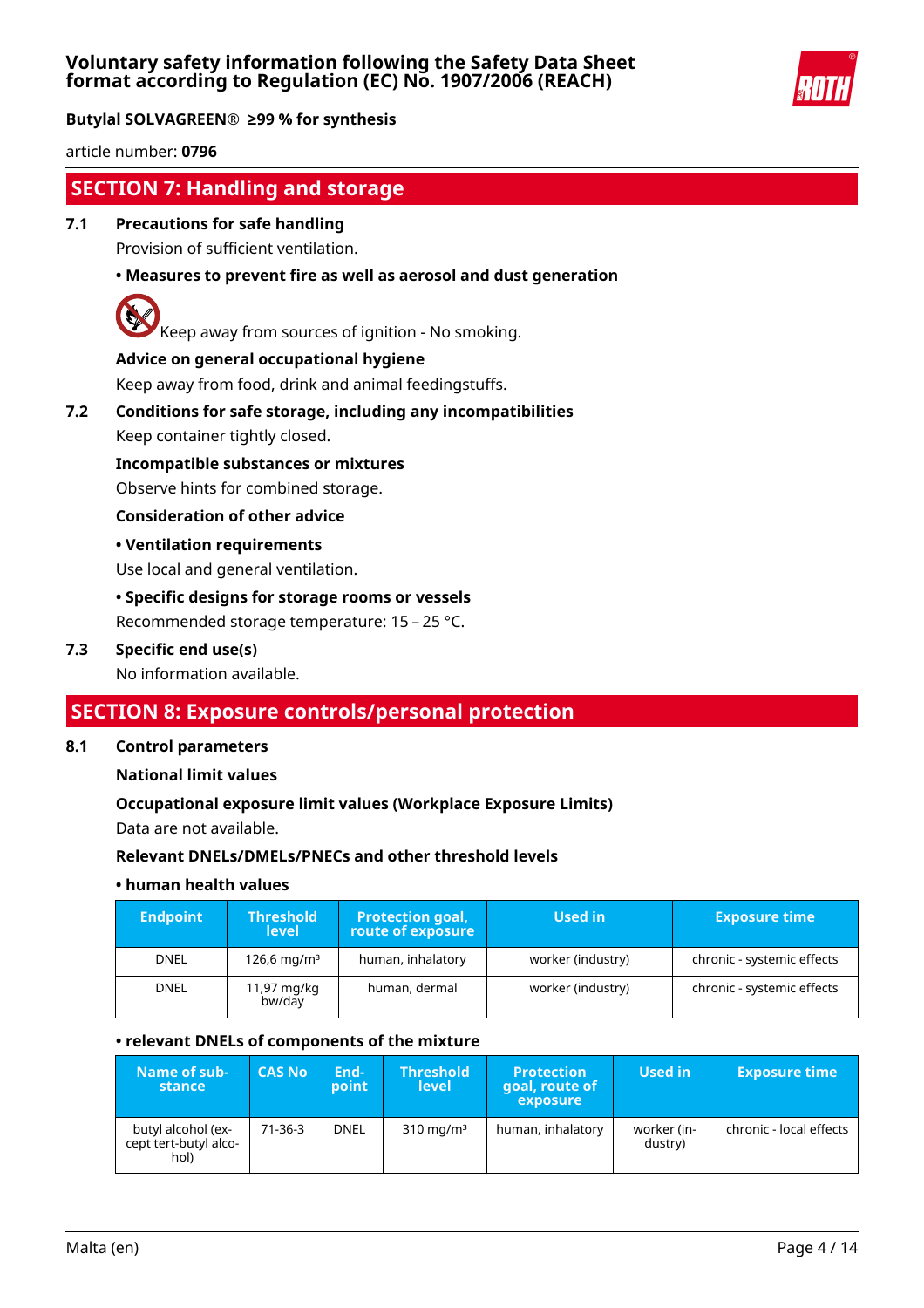

article number: **0796**

| • environmental values |                                |                                  |                              |  |  |  |  |  |
|------------------------|--------------------------------|----------------------------------|------------------------------|--|--|--|--|--|
| <b>Endpoint</b>        | <b>Threshold level</b>         | <b>Environmental compartment</b> | <b>Exposure time</b>         |  |  |  |  |  |
| <b>PNEC</b>            | 197,5 $\frac{\mu g}{\iota}$    | freshwater                       | short-term (single instance) |  |  |  |  |  |
| <b>PNEC</b>            | $19,75$ $^{19}$ / <sub>1</sub> | marine water                     | short-term (single instance) |  |  |  |  |  |
| <b>PNEC</b>            | $1 \frac{mg}{l}$               | sewage treatment plant (STP)     | short-term (single instance) |  |  |  |  |  |
| <b>PNEC</b>            | 4,347 $mg/_{kq}$               | freshwater sediment              | short-term (single instance) |  |  |  |  |  |
| <b>PNEC</b>            | 0,435 $mg/_{ka}$               | marine sediment                  | short-term (single instance) |  |  |  |  |  |
| <b>PNEC</b>            | 751,9 $mg/_{kq}$               | soil                             | short-term (single instance) |  |  |  |  |  |

### **• relevant PNECs of components of the mixture**

| <b>Name of substance</b>                     | <b>CAS No</b> | <b>Endpoint</b> | <b>Threshold level</b> | <b>Environmental</b><br>compartment | <b>Exposure time</b>              |
|----------------------------------------------|---------------|-----------------|------------------------|-------------------------------------|-----------------------------------|
| butyl alcohol (except<br>tert-butyl alcohol) | $71 - 36 - 3$ | <b>PNEC</b>     | $0.082 \frac{mg}{l}$   | freshwater                          | short-term (single in-<br>stance) |
| butyl alcohol (except<br>tert-butyl alcohol) | $71 - 36 - 3$ | <b>PNEC</b>     | $0.0082 \frac{mg}{l}$  | marine water                        | short-term (single in-<br>stance) |
| butyl alcohol (except<br>tert-butyl alcohol) | $71 - 36 - 3$ | <b>PNEC</b>     | $2.476$ mg/            | sewage treatment<br>plant (STP)     | short-term (single in-<br>stance) |
| butyl alcohol (except<br>tert-butyl alcohol) | $71-36-3$     | <b>PNEC</b>     | 0,0178 $mg/_{ka}$      | marine sediment                     | short-term (single in-<br>stance) |
| butyl alcohol (except<br>tert-butyl alcohol) | $71 - 36 - 3$ | <b>PNEC</b>     | $0,015 \frac{mg}{ka}$  | soil                                | short-term (single in-<br>stance) |
| butyl alcohol (except<br>tert-butyl alcohol) | 71-36-3       | <b>PNEC</b>     | 2,25 $mg/$             | water                               | intermittent release              |
| butyl alcohol (except<br>tert-butyl alcohol) | $71 - 36 - 3$ | <b>PNEC</b>     | 0,178 $mg/_{kq}$       | freshwater sedi-<br>ment            | short-term (single in-<br>stance) |

# **8.2 Exposure controls**

### **Individual protection measures (personal protective equipment)**

#### **Eye/face protection**



Use safety goggle with side protection.

### **Skin protection**



#### **• hand protection**

Wear suitable gloves. Chemical protection gloves are suitable, which are tested according to EN 374.

# **• type of material**

PVC: polyvinyl chloride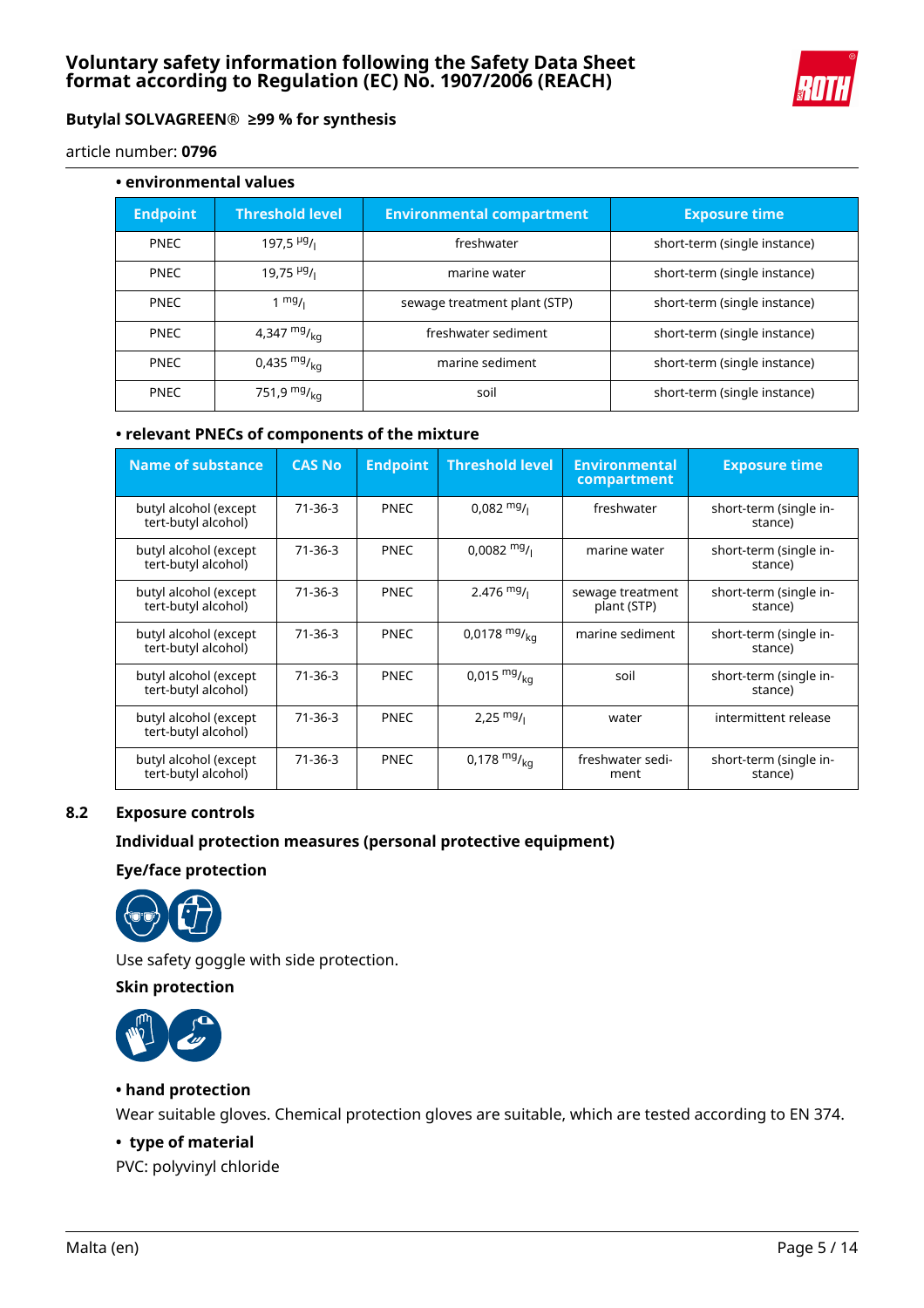

article number: **0796**

#### **• material thickness**

1,2 mm

#### **• breakthrough times of the glove material**

>60 minutes (permeation: level 3)

#### **• other protection measures**

Take recovery periods for skin regeneration. Preventive skin protection (barrier creams/ointments) is recommended.

#### **Respiratory protection**



Respiratory protection necessary at: Aerosol or mist formation. Type: A (against organic gases and vapours with a boiling point of > 65 °C , colour code: Brown).

#### **Environmental exposure controls**

Keep away from drains, surface and ground water.

# **SECTION 9: Physical and chemical properties**

### **9.1 Information on basic physical and chemical properties**

| Appearance                              |                                                |
|-----------------------------------------|------------------------------------------------|
| Physical state                          | liquid (fluid)                                 |
| Colour                                  | colourless                                     |
| Odour                                   | this information is not available              |
| Odour threshold                         | No data available                              |
| Other physical and chemical parameters  |                                                |
| pH (value)                              | This information is not available.             |
| Melting point/freezing point            | $-59,4 °C$                                     |
| Initial boiling point and boiling range | 182,5 °C at 1.013 hPa                          |
| Flash point                             | 63 °C at 1 atm                                 |
| Evaporation rate                        | 5,54 (n-butyl acetate = $1$ )                  |
| Flammability (solid, gas)               | not relevant (fluid)                           |
| <b>Explosive limits</b>                 |                                                |
| · lower explosion limit (LEL)           | 0,65 vol%                                      |
| • upper explosion limit (UEL)           | 23,6 vol%                                      |
| Explosion limits of dust clouds         | not relevant                                   |
| Vapour pressure                         | 0,079 kPa at 20 °C                             |
| Density                                 | 0,835 $9/_{cm^3}$ at 20 °C                     |
| Vapour density                          | This information is not available.             |
| <b>Bulk density</b>                     | Not applicable                                 |
| Relative density                        | Information on this property is not available. |
|                                         |                                                |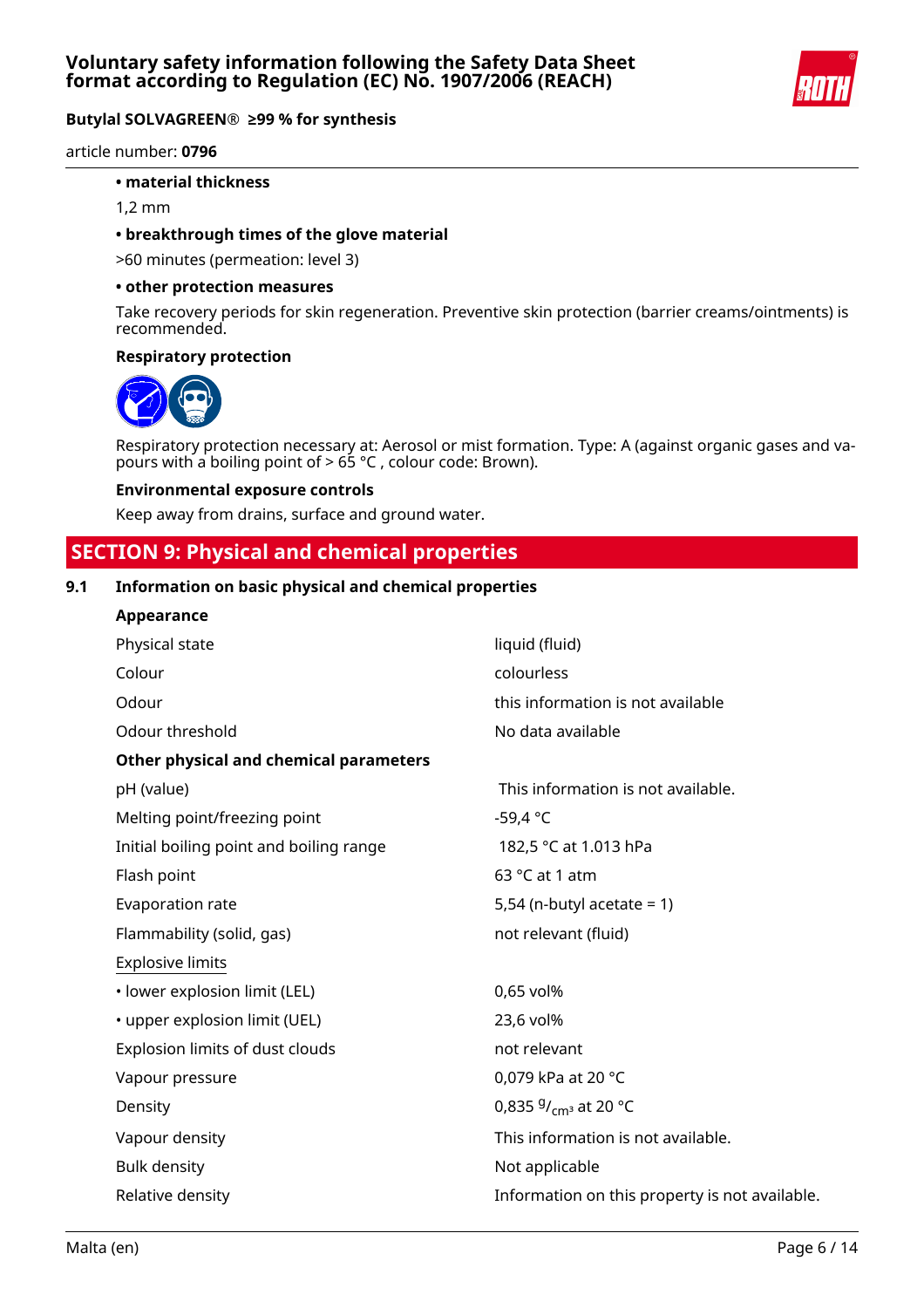# **Voluntary safety information following the Safety Data Sheet format according to Regulation (EC) No. 1907/2006 (REACH)**



### **Butylal SOLVAGREEN® ≥99 % for synthesis**

article number: **0796**

|     | Solubility(ies)                      |                                                                         |
|-----|--------------------------------------|-------------------------------------------------------------------------|
|     | Water solubility                     | 222.5 mg/ <sub>L</sub> at 20 °C                                         |
|     | Partition coefficient                |                                                                         |
|     | n-octanol/water (log KOW)            | 2,77 (pH value: 6,8, 21,5 °C) (ECHA)                                    |
|     | Auto-ignition temperature            | 220 °C at 1 atm - ECHA                                                  |
|     | Decomposition temperature            | no data available                                                       |
|     | Viscosity                            |                                                                         |
|     | • kinematic viscosity                | 1,083 $\text{mm}^2$ / <sub>s</sub> at 25 °C                             |
|     | • dynamic viscosity                  | 1,236 mPa s at 10 $^{\circ}$ C                                          |
|     | <b>Explosive properties</b>          | Shall not be classified as explosive                                    |
|     | Oxidising properties                 | none                                                                    |
| 9.2 | <b>Other information</b>             |                                                                         |
|     | Surface tension                      | 25,2 $\rm{mN}_{\ell m}$ (25 °C)                                         |
|     | Temperature class (EU, acc. to ATEX) | T3 (Maximum permissible surface temperature<br>on the equipment: 200°C) |

# **SECTION 10: Stability and reactivity**

#### **10.1 Reactivity**

In case of warming: Vapours can form explosive mixtures with air.

#### **10.2 Chemical stability**

The material is stable under normal ambient and anticipated storage and handling conditions of temperature and pressure.

# **10.3 Possibility of hazardous reactions**

Violent reaction with: Strong oxidiser, Strong acid

#### **10.4 Conditions to avoid**

There are no specific conditions known which have to be avoided.

#### **10.5 Incompatible materials**

There is no additional information.

**10.6 Hazardous decomposition products**

Hazardous combustion products: see section 5.

# **SECTION 11: Toxicological information**

# **11.1 Information on toxicological effects**

#### **Acute toxicity**

Shall not be classified as acutely toxic.

| <b>Exposure route</b> | <b>Endpoint</b> | <b>Value</b>               | <b>Species</b> | <b>Source</b> |
|-----------------------|-----------------|----------------------------|----------------|---------------|
| oral                  | LD50.           | 6.873 $mg/kq$              | rat            | <b>ECHA</b>   |
| dermal                | LD50            | $>2.000$ mg/ <sub>kg</sub> | rat            | <b>ECHA</b>   |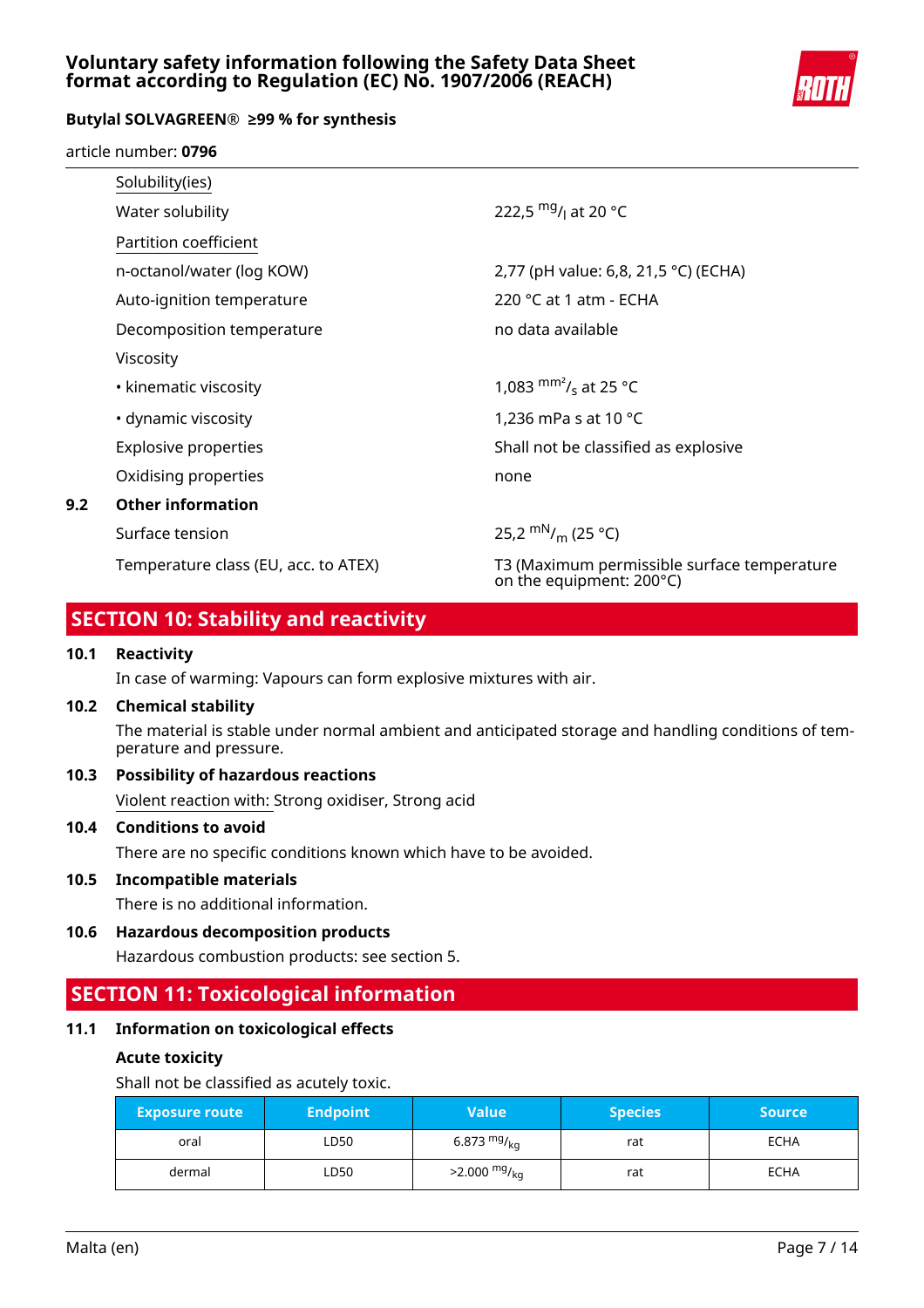

article number: **0796**

# **Skin corrosion/irritation**

Shall not be classified as corrosive/irritant to skin.

### **Serious eye damage/eye irritation**

Shall not be classified as seriously damaging to the eye or eye irritant.

#### **Respiratory or skin sensitisation**

Shall not be classified as a respiratory or skin sensitiser.

### **Summary of evaluation of the CMR properties**

Shall not be classified as germ cell mutagenic, carcinogenic nor as a reproductive toxicant

### **• Specific target organ toxicity - single exposure**

Shall not be classified as a specific target organ toxicant (single exposure).

### **• Specific target organ toxicity - repeated exposure**

Shall not be classified as a specific target organ toxicant (repeated exposure).

#### **Aspiration hazard**

Shall not be classified as presenting an aspiration hazard.

# **Symptoms related to the physical, chemical and toxicological characteristics**

**• If swallowed**

data are not available

**• If in eyes**

data are not available

**• If inhaled**

data are not available

**• If on skin**

data are not available

# **Other information**

None

# **SECTION 12: Ecological information**

# **12.1 Toxicity**

acc. to 1272/2008/EC: Shall not be classified as hazardous to the aquatic environment.

# **Aquatic toxicity (acute)**

| <b>Endpoint</b> | Value                   | <b>Species</b>        |             | <b>Exposure</b><br>time |
|-----------------|-------------------------|-----------------------|-------------|-------------------------|
| EC50            | $>100$ mg/ <sub>1</sub> | aquatic invertebrates | <b>ECHA</b> | 48 h                    |
| ErC50           | $>1.3$ mg/              | algae                 | <b>ECHA</b> | 72 h                    |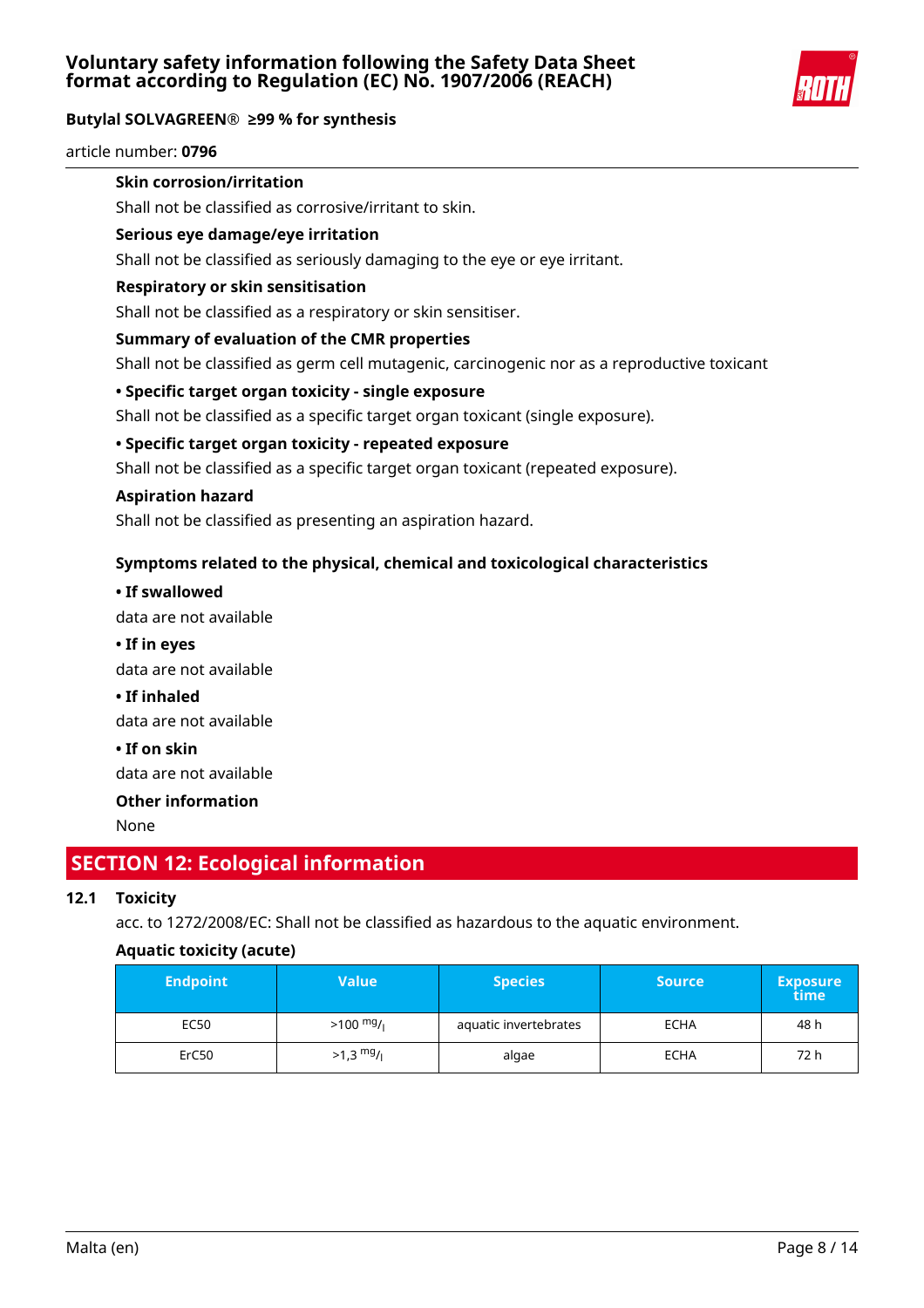

article number: **0796**

#### **Aquatic toxicity (acute) of components of the mixture**

| Name of substance                            | <b>CAS No</b> | <b>Endpoint</b> | <b>Value</b> | <b>Species</b>             | <b>Exposure</b><br>time |
|----------------------------------------------|---------------|-----------------|--------------|----------------------------|-------------------------|
| butyl alcohol (except<br>tert-butyl alcohol) | $71-36-3$     | <b>LC50</b>     | $1.376$ mg/  | fish                       | 96 h                    |
| butyl alcohol (except<br>tert-butyl alcohol) | $71-36-3$     | EC50            | $1.328$ mg/  | aquatic inverteb-<br>rates | 48 h                    |
| butyl alcohol (except<br>tert-butyl alcohol) | $71-36-3$     | ErC50           | 225 $mg/1$   | algae                      | 96 h                    |

#### **Aquatic toxicity (chronic)**

| <b>Endpoint</b> | Value\              | <b>Species</b> | <b>Source</b> | <b>Exposure</b><br>time |
|-----------------|---------------------|----------------|---------------|-------------------------|
| EC50            | $>100 \frac{mg}{l}$ | microorganisms | ECHA          | 3 h                     |

#### **Aquatic toxicity (chronic) of components of the mixture**

| Name of substance                            | <b>CAS No</b> | <b>Endpoint</b> | Value             | <b>Species</b>             | <b>Exposure</b><br>time |
|----------------------------------------------|---------------|-----------------|-------------------|----------------------------|-------------------------|
| butyl alcohol (except<br>tert-butyl alcohol) | 71-36-3       | EC50            | $18 \frac{mg}{l}$ | aquatic inverteb-<br>rates | 21 <sub>d</sub>         |

#### **12.2 Process of degradability**

Theoretical Oxygen Demand: Theoretical Carbon Dioxide:

| Process          | <b>Degradation rate</b> | Time |
|------------------|-------------------------|------|
| oxygen depletion | 30 – 40 %               | 28 d |

#### **Degradability of components of the mixture**

| Name of sub-<br>stance                       | <b>CAS No</b> | <b>Process</b> | <b>Degradation rate</b> | <b>Time</b> |
|----------------------------------------------|---------------|----------------|-------------------------|-------------|
| butyl alcohol (except<br>tert-butyl alcohol) | 71-36-3       | biotic/abiotic | 98%                     | 28 d        |

#### **12.3 Bioaccumulative potential**

Does not significantly accumulate in organisms.

```
n-octanol/water (log KOW) 2,77 (pH value: 6,8, 21,5 °C)
```
#### **Bioaccumulative potential of components of the mixture**

| Name of sub-<br>stance                       | <b>CAS No</b> | <b>BCF</b> | <b>Log KOW</b>         | <b>BOD5/COD</b> |
|----------------------------------------------|---------------|------------|------------------------|-----------------|
| butyl alcohol (except<br>tert-butyl alcohol) | 71-36-3       | 2,7        | 1 (pH value: 7, 25 °C) |                 |

## **12.4 Mobility in soil**

Data are not available.

# **12.5 Results of PBT and vPvB assessment**

Data are not available.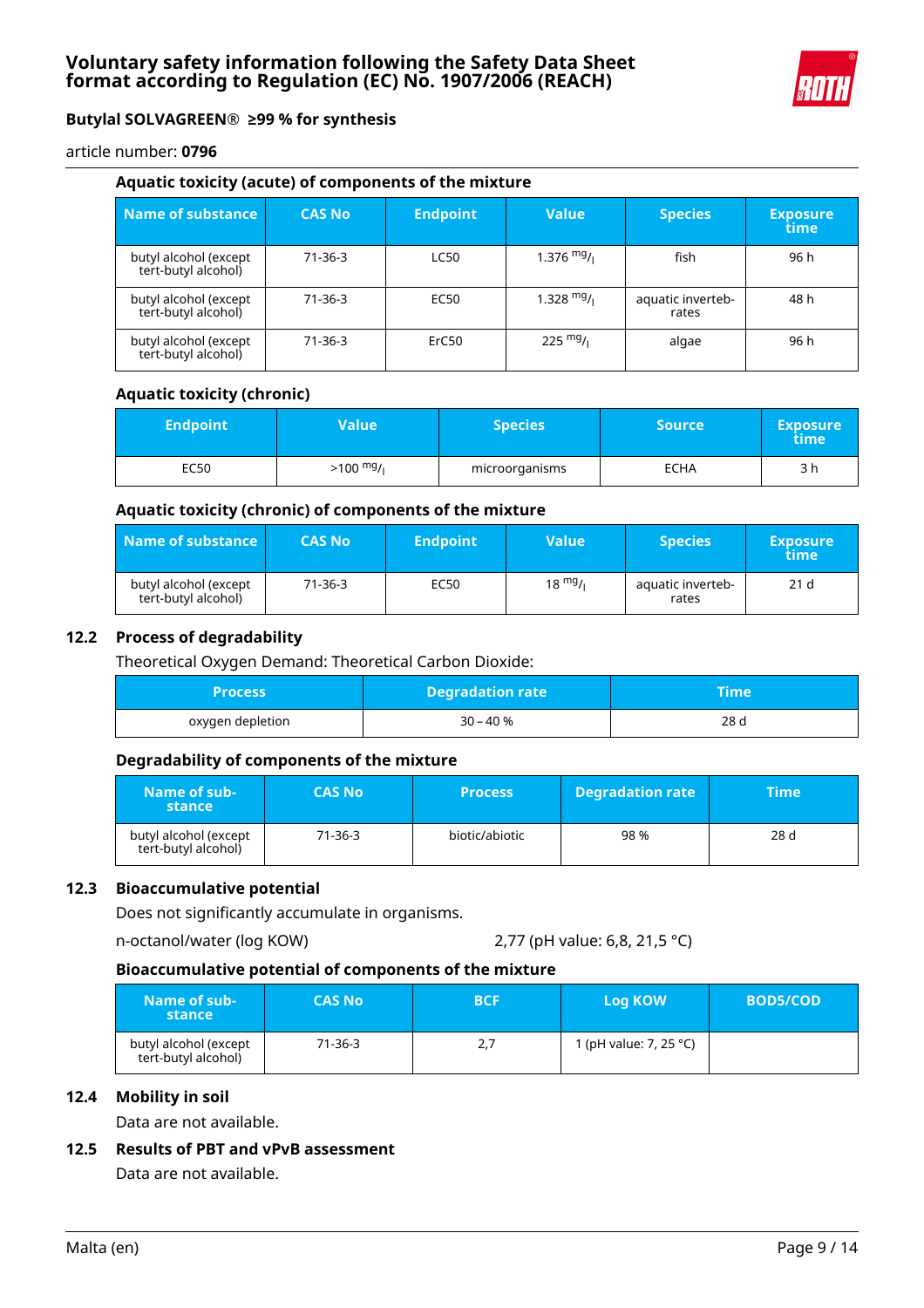

article number: **0796**

#### **12.6 Other adverse effects**

Data are not available.

# **SECTION 13: Disposal considerations**

### **13.1 Waste treatment methods**



Consult the appropriate local waste disposal expert about waste disposal.

#### **Sewage disposal-relevant information**

Do not empty into drains.

#### **Sewage disposal-relevant information**

Do not empty into drains.

#### **13.2 Relevant provisions relating to waste**

The allocation of waste identity numbers/waste descriptions must be carried out according to the EEC, specific to the industry and process.

#### **13.3 Remarks**

Waste shall be separated into the categories that can be handled separately by the local or national waste management facilities. Please consider the relevant national or regional provisions.

# **SECTION 14: Transport information 14.1** UN number **14.1** UN number **14.1** UN number **14.2** UN proper shipping name not relevant **14.3** Transport hazard class(es) not relevant Class - **14.4** Packing group **not relevant 14.5** Environmental hazards **none (non-environmentally hazardous acc. to the danger**ous goods regulations)

### **14.6 Special precautions for user**

There is no additional information.

# **14.7 Transport in bulk according to Annex II of MARPOL and the IBC Code** The cargo is not intended to be carried in bulk.

#### **14.8 Information for each of the UN Model Regulations**

# **• Transport of dangerous goods by road, rail and inland waterway (ADR/RID/ADN)** Not subject to ADR, RID and ADN.

# **• International Maritime Dangerous Goods Code (IMDG)**

Not subject to IMDG.

# **• International Civil Aviation Organization (ICAO-IATA/DGR)**

Not subject to ICAO-IATA.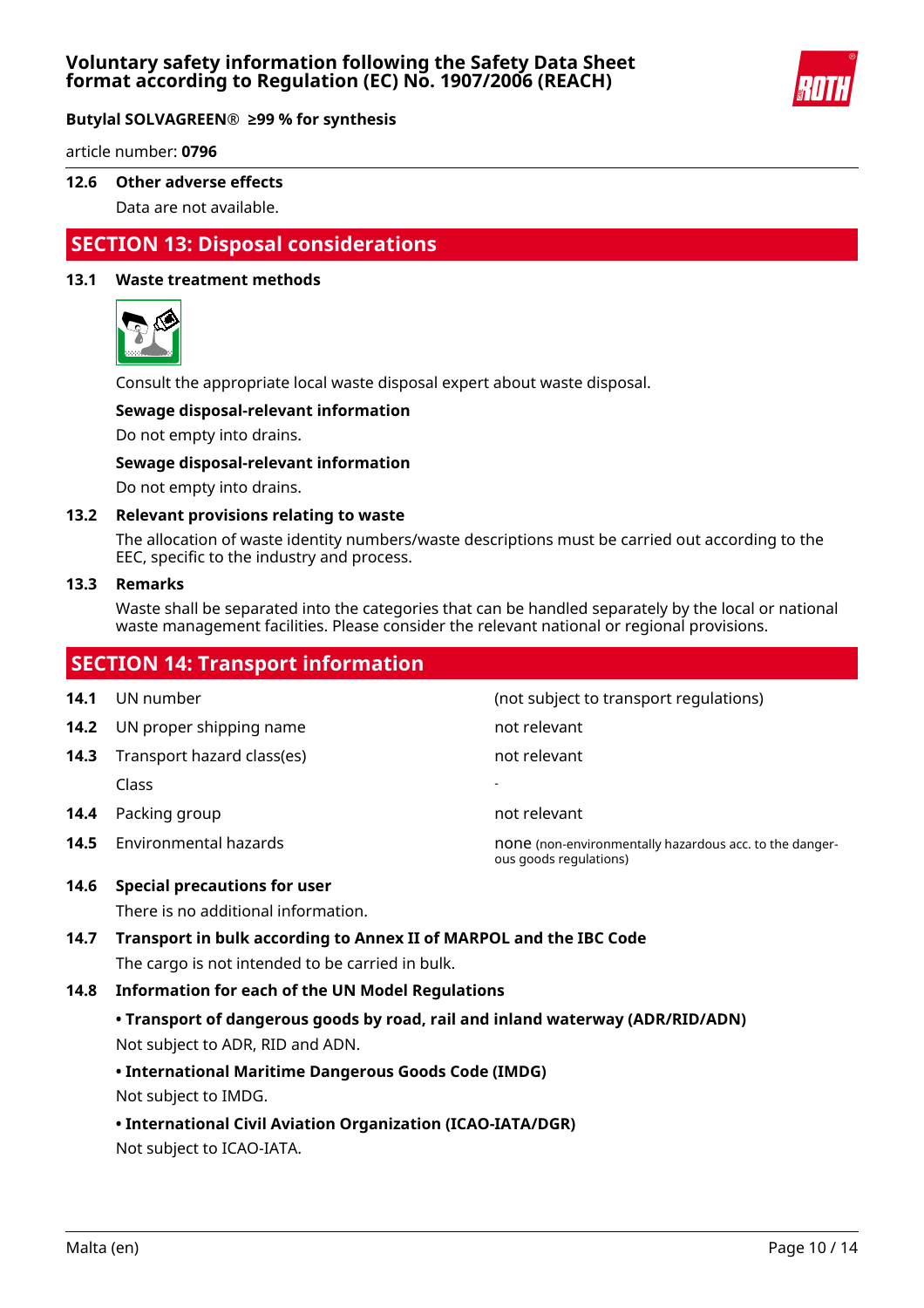

article number: **0796**

# **SECTION 15: Regulatory information**

#### **15.1 Safety, health and environmental regulations/legislation specific for the substance or mixture**

**Relevant provisions of the European Union (EU)**

# **• Regulation 649/2012/EU concerning the export and import of hazardous chemicals (PIC)** Not listed.

**• Regulation 1005/2009/EC on substances that deplete the ozone layer (ODS)**

Not listed.

# **• Regulation 850/2004/EC on persistent organic pollutants (POP)** Not listed.

**• Restrictions according to REACH, Annex XVII**

not listed

**• Restrictions according to REACH, Title VIII**

None.

**• List of substances subject to authorisation (REACH, Annex XIV)/SVHC - candidate list** not listed

**• Seveso Directive**

|           | 2012/18/EU (Seveso III)               |                                                                                            |              |  |
|-----------|---------------------------------------|--------------------------------------------------------------------------------------------|--------------|--|
| <b>No</b> | Dangerous substance/hazard categories | Qualifying quantity (tonnes) for the application of lower and upper-tier re-<br>quirements | <b>Notes</b> |  |
|           | not assigned                          |                                                                                            |              |  |

# **• Directive 75/324/EEC relating to aerosol dispensers**

#### **Filling batch**

#### **Deco-Paint Directive (2004/42/EC)**

| <b>VOC content</b>                                   | 100 %<br>8359/ |  |  |
|------------------------------------------------------|----------------|--|--|
| Directive on industrial emissions (VOCs, 2010/75/EU) |                |  |  |
| <b>VOC content</b>                                   | 100 %          |  |  |
| <b>VOC content</b>                                   | 8359/          |  |  |

**Directive 2011/65/EU on the restriction of the use of certain hazardous substances in electrical and electronic equipment (RoHS) - Annex II**

not listed

**Regulation 166/2006/EC concerning the establishment of a European Pollutant Release and Transfer Register (PRTR)**

not listed

**Directive 2000/60/EC establishing a framework for Community action in the field of water policy (WFD)**

not listed

# **Regulation 98/2013/EU on the marketing and use of explosives precursors**

not listed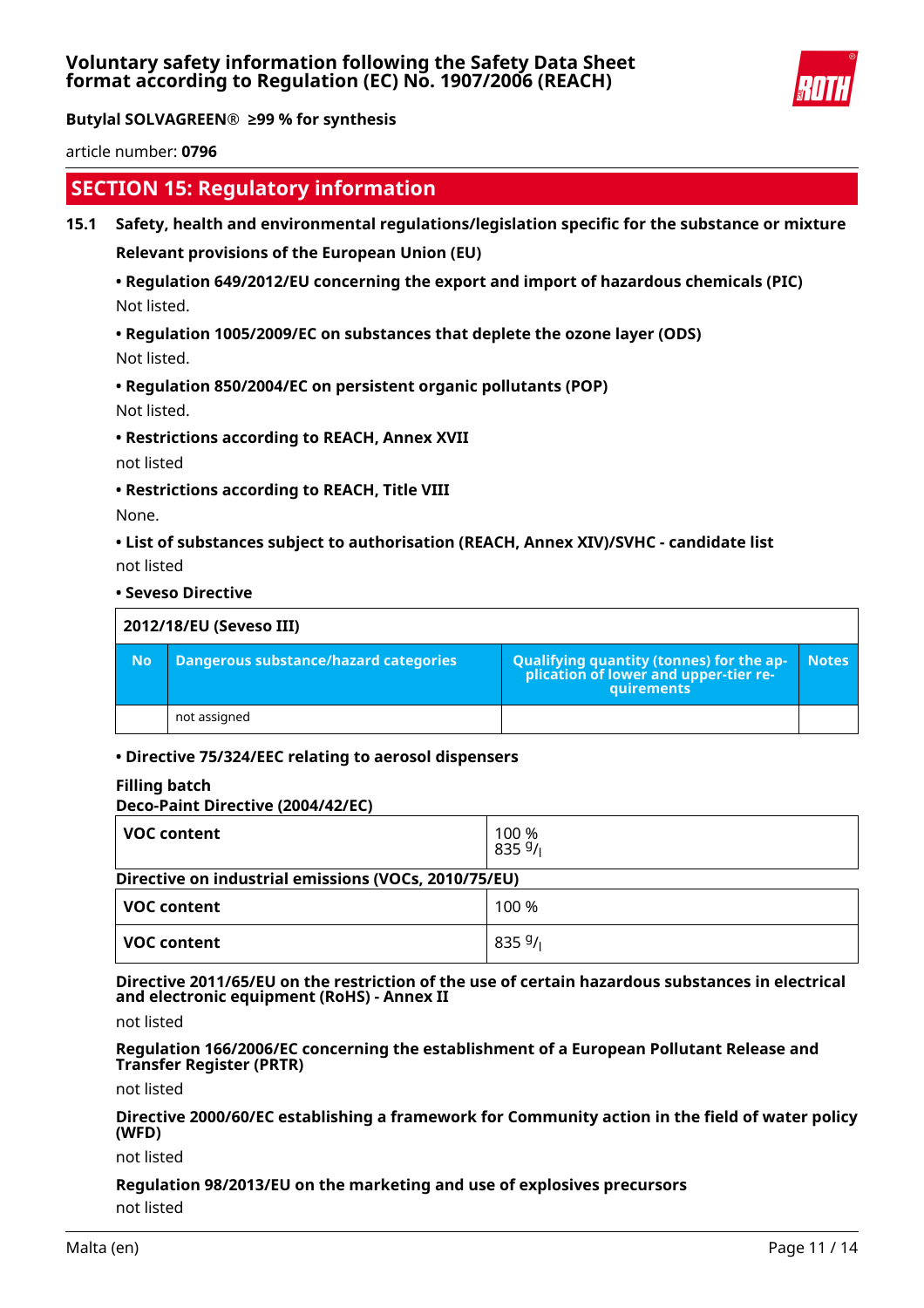

article number: **0796**

# **Regulation 111/2005/EC laying down rules for the monitoring of trade between the Community and third countries in drug precursors**

not listed

#### **National inventories**

Substance is listed in the following national inventories:

| <b>Country</b> | <b>National inventories</b> | <b>Status</b>       |
|----------------|-----------------------------|---------------------|
| AU             | <b>AICS</b>                 | substance is listed |
| CA             | <b>DSL</b>                  | substance is listed |
| <b>CN</b>      | <b>IECSC</b>                | substance is listed |
| EU             | ECSI                        | substance is listed |
| EU             | REACH Reg.                  | substance is listed |
| <b>NZ</b>      | <b>NZIOC</b>                | substance is listed |
| PH             | <b>PICCS</b>                | substance is listed |
| <b>TW</b>      | <b>TCSI</b>                 | substance is listed |
| US.            | <b>TSCA</b>                 | substance is listed |

#### **Legend**

| ------- |                                                                         |
|---------|-------------------------------------------------------------------------|
| AICS    | Australian Inventory of Chemical Substances                             |
| DSL     | Domestic Substances List (DSL)                                          |
| ECSI    | EC Substance Inventory (EINECS, ELINCS, NLP)                            |
| IECSC   | Inventory of Existing Chemical Substances Produced or Imported in China |
| NZIoC   | New Zealand Inventory of Chemicals                                      |
| PICCS   | Philippine Inventory of Chemicals and Chemical Substances               |
|         | REACH Reg. REACH registered substances                                  |
| TCSI    | Taiwan Chemical Substance Inventory                                     |
| TSCA    | Toxic Substance Control Act                                             |
|         |                                                                         |

#### **15.2 Chemical Safety Assessment**

No Chemical Safety Assessment has been carried out for this substance.

# **SECTION 16: Other information**

#### **Abbreviations and acronyms**

| Abbr.      | <b>Descriptions of used abbreviations</b>                                                                                                                                                                                     |
|------------|-------------------------------------------------------------------------------------------------------------------------------------------------------------------------------------------------------------------------------|
| Acute Tox. | acute toxicity                                                                                                                                                                                                                |
| <b>ADN</b> | Accord européen relatif au transport international des marchandises dangereuses par voies de navigation<br>intérieures (European Agreement concerning the International Carriage of Dangerous Goods by Inland Wa-<br>terways) |
| <b>ADR</b> | Accord européen relatif au transport international des marchandises dangereuses par route (European<br>Agreement concerning the International Carriage of Dangerous Goods by Road)                                            |
| <b>BCF</b> | bioconcentration factor                                                                                                                                                                                                       |
| <b>BOD</b> | Biochemical Oxygen Demand                                                                                                                                                                                                     |
| CAS        | Chemical Abstracts Service (service that maintains the most comprehensive list of chemical substances)                                                                                                                        |
| <b>CLP</b> | Regulation (EC) No 1272/2008 on classification, labelling and packaging of substances and mixtures                                                                                                                            |
| <b>CMR</b> | Carcinogenic, Mutagenic or toxic for Reproduction                                                                                                                                                                             |
| COD        | chemical oxygen demand                                                                                                                                                                                                        |
| <b>DGR</b> | Dangerous Goods Regulations (see IATA/DGR)                                                                                                                                                                                    |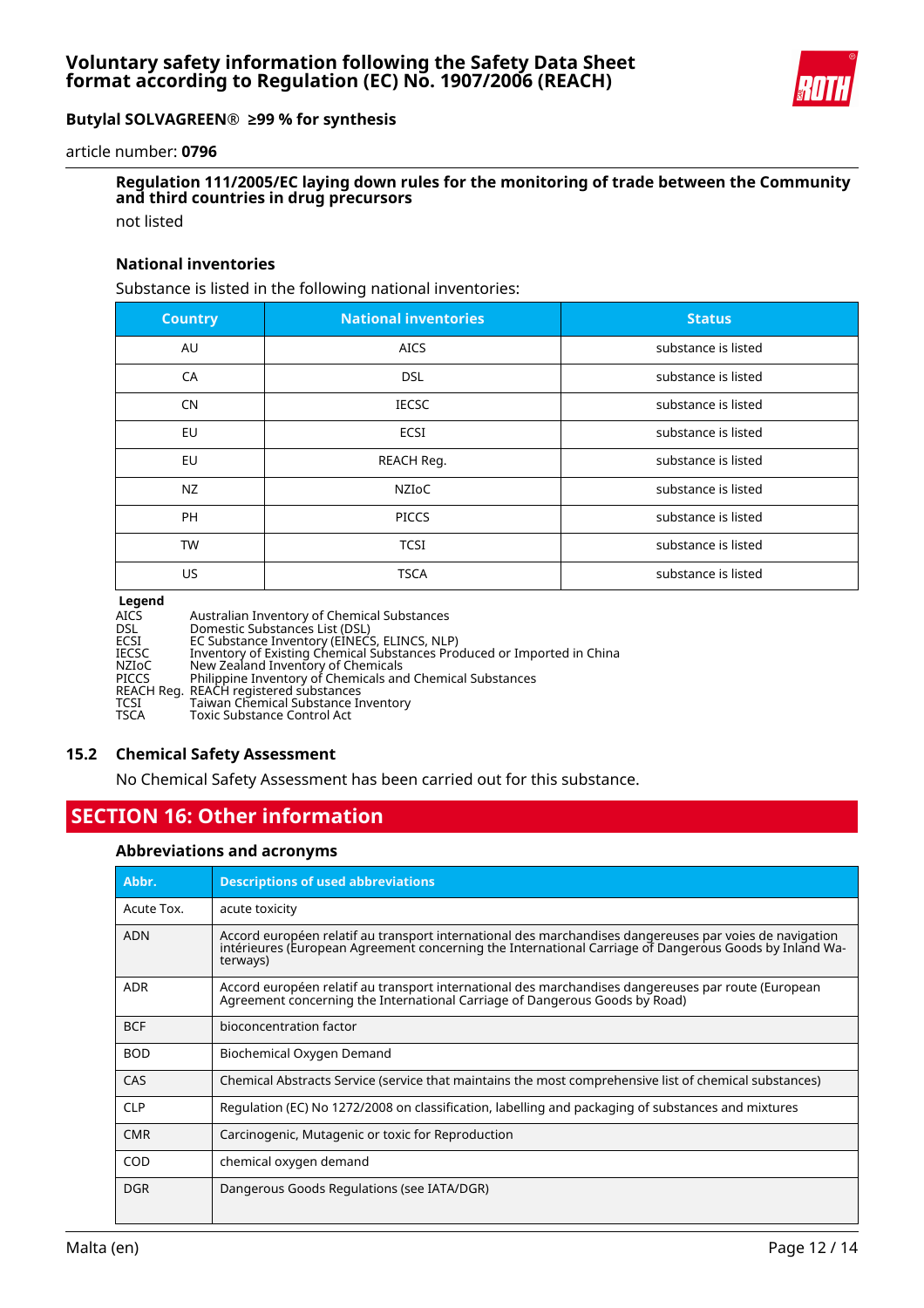

article number: **0796**

| Abbr.           | <b>Descriptions of used abbreviations</b>                                                                                                                                              |
|-----------------|----------------------------------------------------------------------------------------------------------------------------------------------------------------------------------------|
| DMEL            | Derived Minimal Effect Level                                                                                                                                                           |
| <b>DNEL</b>     | Derived No-Effect Level                                                                                                                                                                |
| EC No           | The EC Inventory (EINECS, ELINCS and the NLP-list) is the source for the seven-digit EC number, an identifi-<br>er of substances commercially available within the EU (European Union) |
| <b>EINECS</b>   | European Inventory of Existing Commercial Chemical Substances                                                                                                                          |
| <b>ELINCS</b>   | European List of Notified Chemical Substances                                                                                                                                          |
| Eye Dam.        | seriously damaging to the eye                                                                                                                                                          |
| Eye Irrit.      | irritant to the eye                                                                                                                                                                    |
| Flam. Lig.      | flammable liquid                                                                                                                                                                       |
| GHS             | "Globally Harmonized System of Classification and Labelling of Chemicals" developed by the United Nations                                                                              |
| <b>IATA</b>     | International Air Transport Association                                                                                                                                                |
| <b>IATA/DGR</b> | Dangerous Goods Regulations (DGR) for the air transport (IATA)                                                                                                                         |
| <b>ICAO</b>     | International Civil Aviation Organization                                                                                                                                              |
| IMDG            | International Maritime Dangerous Goods Code                                                                                                                                            |
| index No        | the Index number is the identification code given to the substance in Part 3 of Annex VI to Regulation (EC)<br>No 1272/2008                                                            |
| log KOW         | n-octanol/water                                                                                                                                                                        |
| <b>MARPOL</b>   | International Convention for the Prevention of Pollution from Ships (abbr. of "Marine Pollutant")                                                                                      |
| <b>NLP</b>      | No-Longer Polymer                                                                                                                                                                      |
| <b>PBT</b>      | Persistent, Bioaccumulative and Toxic                                                                                                                                                  |
| <b>PNEC</b>     | <b>Predicted No-Effect Concentration</b>                                                                                                                                               |
| <b>REACH</b>    | Registration, Evaluation, Authorisation and Restriction of Chemicals                                                                                                                   |
| <b>RID</b>      | Règlement concernant le transport International ferroviaire des marchandises Dangereuses (Regulations<br>concerning the International carriage of Dangerous goods by Rail)             |
| Skin Corr.      | corrosive to skin                                                                                                                                                                      |
| Skin Irrit.     | irritant to skin                                                                                                                                                                       |
| <b>STOT SE</b>  | specific target organ toxicity - single exposure                                                                                                                                       |
| <b>SVHC</b>     | Substance of Very High Concern                                                                                                                                                         |
| VOC             | Volatile Organic Compounds                                                                                                                                                             |
| vPvB            | very Persistent and very Bioaccumulative                                                                                                                                               |

#### **Key literature references and sources for data**

- Regulation (EC) No. 1907/2006 (REACH), amended by 2015/830/EU
- Regulation (EC) No. 1272/2008 (CLP, EU GHS)
- Dangerous Goods Regulations (DGR) for the air transport (IATA)
- International Maritime Dangerous Goods Code (IMDG)

#### **List of relevant phrases (code and full text as stated in chapter 2 and 3)**

not relevant.